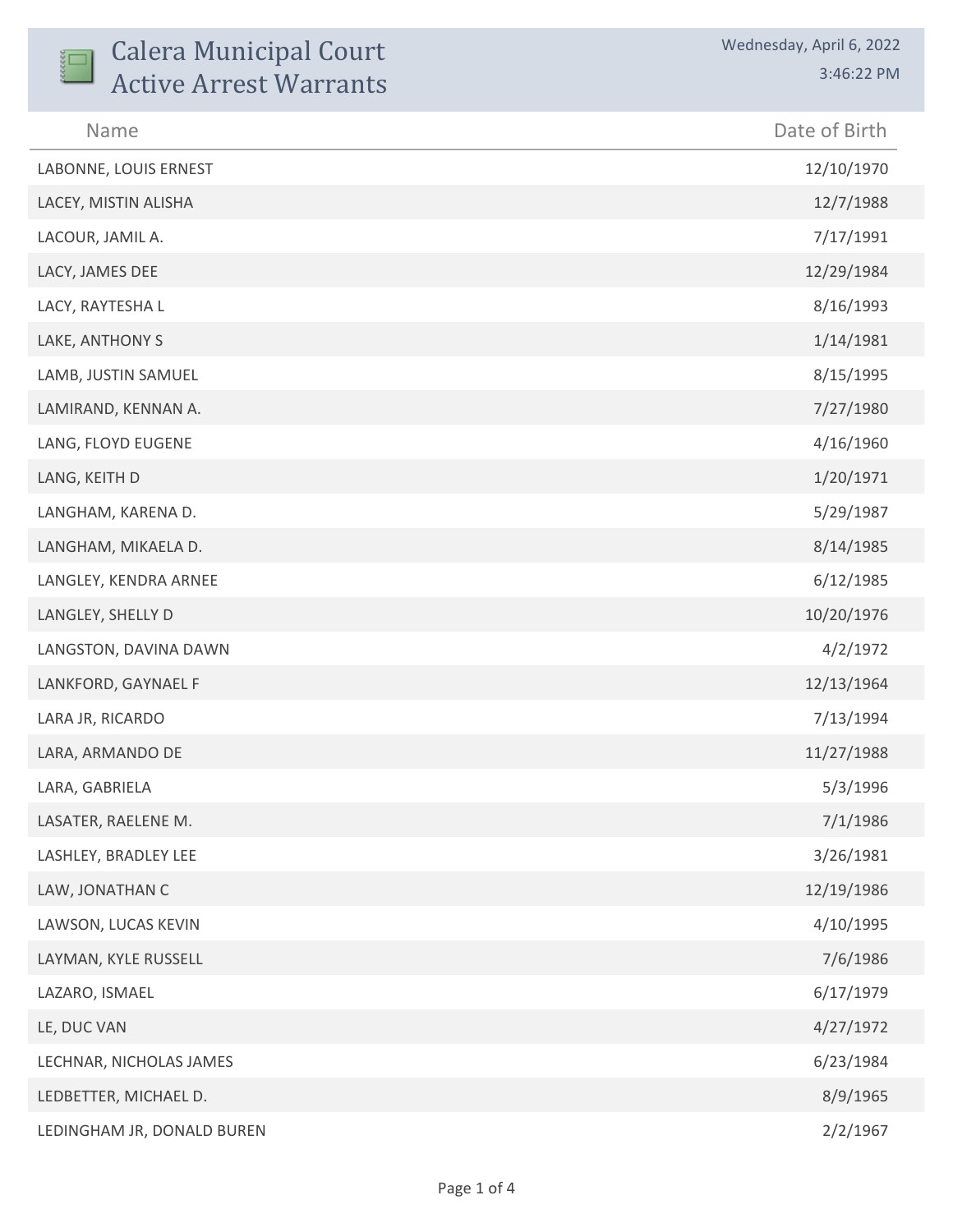| Name                     | Date of Birth |
|--------------------------|---------------|
| LEE, DIANNA MARIE        | 10/21/1974    |
| LEE, DONALD CLARKE       | 3/29/1968     |
| LEE, KETINA LASHAWN      | 2/12/1976     |
| LEE, TYLER PAUL          | 4/26/1989     |
| LEFTEROV, MARTIN I       | 1/2/1984      |
| LEFTRICK, JAMES EDWARD   | 9/3/1958      |
| LEMAY, JEFFERY TODD      | 5/5/1970      |
| LEONARD, TRINA LATRELLE  | 5/24/1989     |
| LEONARD, TROY ADAM       | 10/17/1983    |
| LEROUX, KMINTIN          | 8/7/1996      |
| LEWIS, ANTIJUNA M.       | 6/1/1982      |
| LEWIS, CURTIS DERAY      | 1/26/1984     |
| LEWIS, IAN PAUL          | 2/11/1972     |
| LICEA, EDUARDO PAOLO     | 10/8/1998     |
| LINZY, TEMEILEA L        | 7/26/1988     |
| LISTON, ASHLEY NICOLE    | 7/15/1985     |
| LITTRELL, JOEL LEIF      | 11/15/1986    |
| LOCKHART, BRANDON JAMES  | 8/26/1984     |
| LOFTON, SHARON DENISE    | 3/7/1960      |
| LOGAN, MARCELINA MAE     | 6/24/1988     |
| LOGAN, TARA ALOYCE       | 5/11/1989     |
| LOMELI, MARIA DELUZ      | 7/8/1985      |
| LONETREE, LEXINGTON X.   | 4/3/1992      |
| LONG, BYRON L.           | 8/31/1983     |
| LONGORIA, DIXIE J        | 8/4/1971      |
| LOPEZ AYALA, JOSEFA      | 4/4/1972      |
| LOPEZ MUNOZ, JOSE CARLOS | 5/25/1979     |
| LOPEZ VASQUEZ, WILMER    | 12/14/1993    |
| LOPEZ, BELINDA RODRIGUEZ | 9/30/1970     |
| LOPEZ, ELI               | 7/27/1985     |
| LOPEZ, ELIZABETH M       | 12/2/1963     |
| LOPEZ, FELIPE            | 9/4/1982      |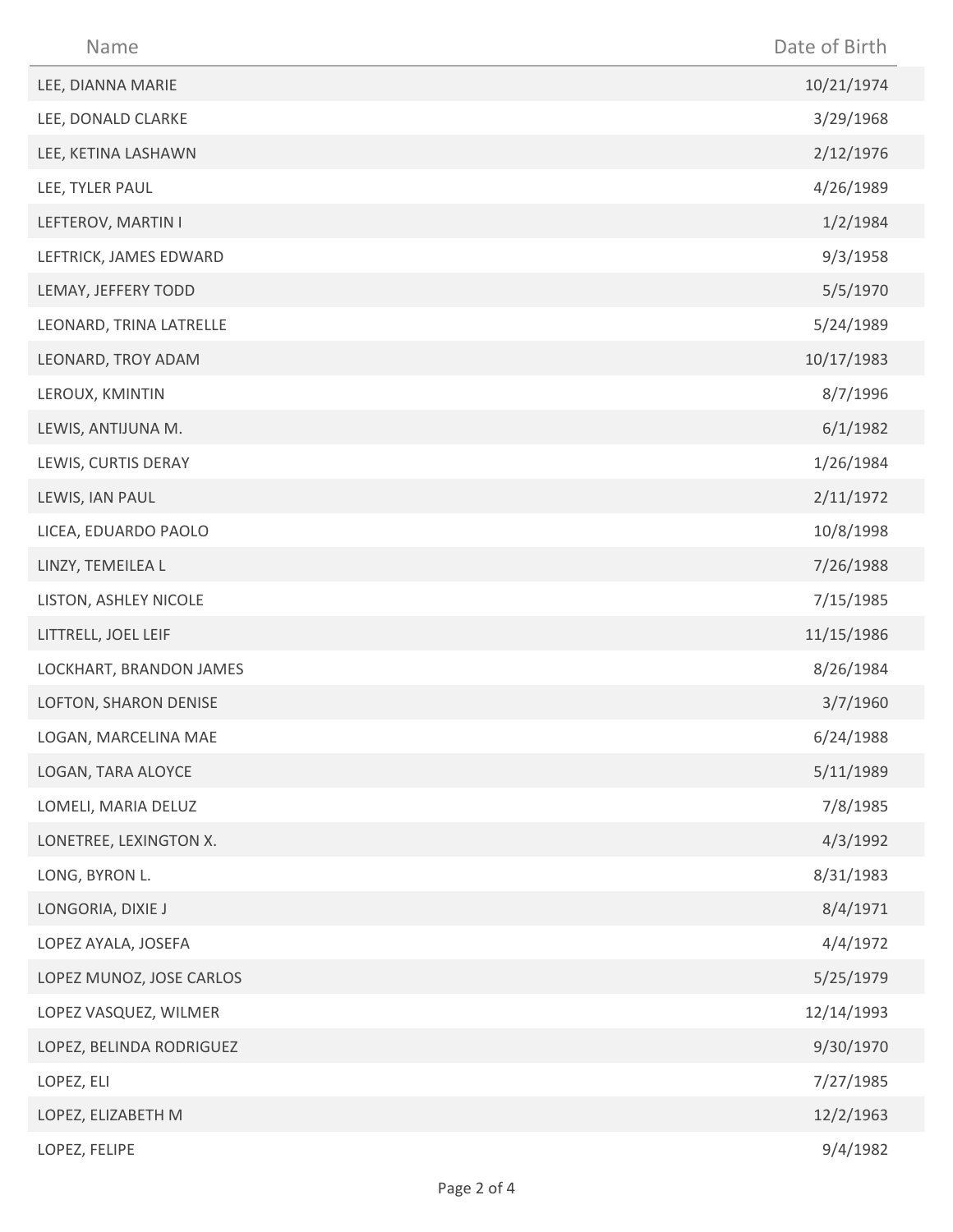| Name                         | Date of Birth |
|------------------------------|---------------|
| LOPEZ, GUSTAVO               | 11/23/1969    |
| LOPEZ, ISRAEL                | 7/29/1966     |
| LOPEZ, JUAN                  | 1/30/1973     |
| LOPEZ, JUNIOR AGUSTIN BARRON | 11/12/1992    |
| LOPEZ, LUCIA                 | 5/20/1986     |
| LOPEZ, MANUEL                | 7/24/1984     |
| LOPEZ, MANUEL MARTINEZ       | 11/5/1969     |
| LOPEZ, RODOLFO               | 1/22/1995     |
| LOPEZ, ROGELIO               | 1/10/1983     |
| LOPEZ, VICTORIA              | 12/12/1987    |
| LOPEZ, VINCENTE              | 7/4/1977      |
| LORANCE, JASON RAY           | 12/26/1971    |
| LOREDO, LOZANA               | 11/18/1970    |
| LORENZANA, SAUL ANTONIO      | 8/14/2000     |
| LOTSPEICH, DARRELL GENE JR   | 6/26/1983     |
| LOUIS, SHELLY                | 2/21/1982     |
| LOVE JR, JOHN EDWIN          | 4/29/1981     |
| LOVE, ISIAH A                | 9/4/1991      |
| LOVE, STEVIE LEROY           | 12/31/1955    |
| LOVE, WILLIAM RONALD ALTON   | 6/9/1997      |
| LOVELACE, MIKEY DONALD JR.   | 9/10/1962     |
| LOVEN, NICHOLAUS ADAM        | 6/7/1980      |
| LOWREY, DELORES ANN          | 11/12/1958    |
| LUDLAM, ASHLIE MICHELLE      | 11/9/1991     |
| LUEVANO, JUAN DANIEL         | 8/30/1999     |
| LUIS, JOSE                   | 9/23/1990     |
| LUMPKIN, ANTHONY PAUL        | 8/1/1978      |
| LUNA JR, JERRY RAY           | 5/10/1984     |
| LUNA, JOE LOUIS              | 4/6/1982      |
| LUNA, JOSEPH ANTHONY         | 10/18/1982    |
| LUNA, ROBERTO RENE           | 8/20/1992     |
| LUSTER, AMIRAUS IMON         | 6/26/1994     |